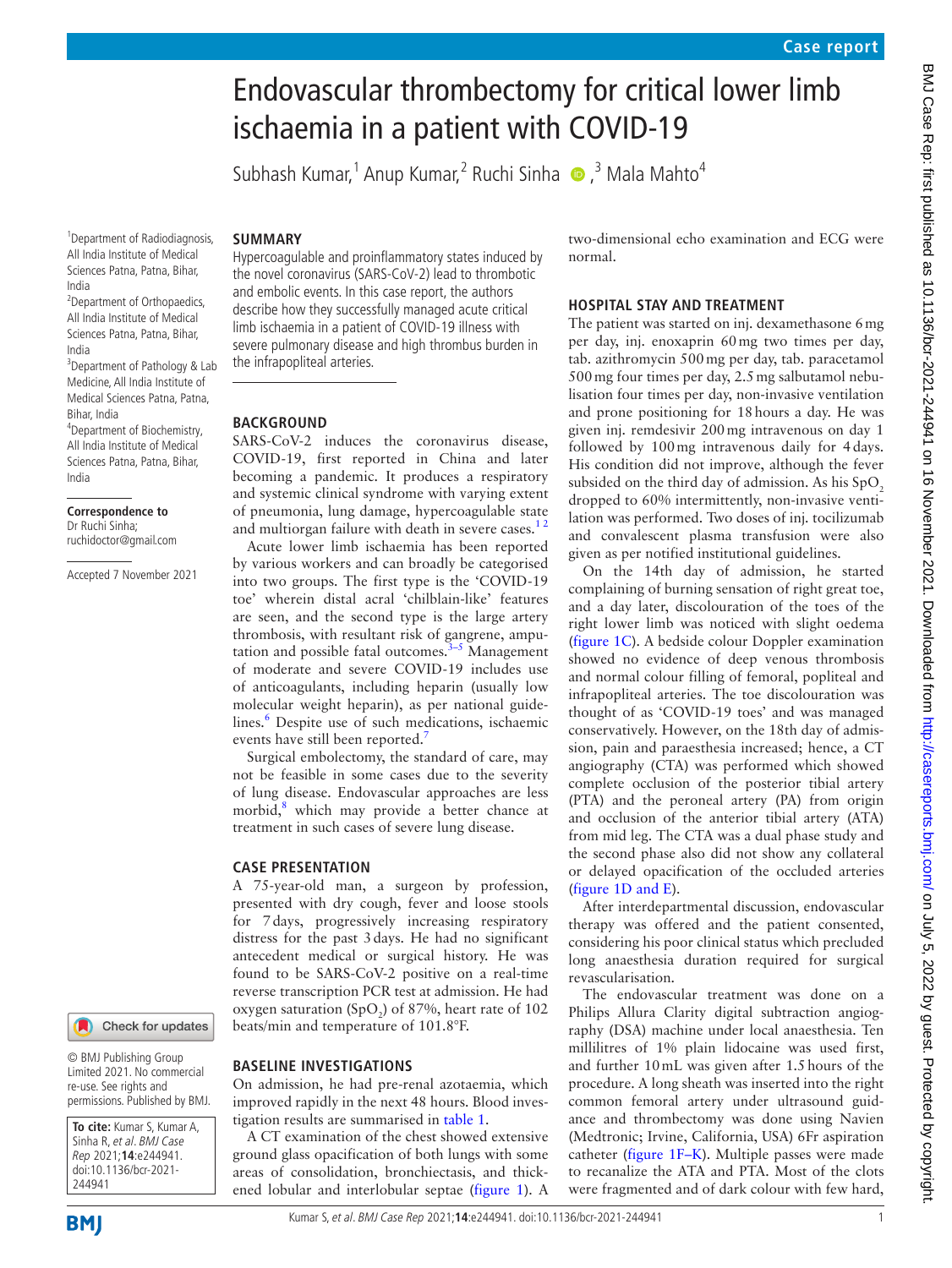<span id="page-1-0"></span>

| Summary of blood investigations<br>Table 1                                                             |                          |           |            |            |           |
|--------------------------------------------------------------------------------------------------------|--------------------------|-----------|------------|------------|-----------|
| Laboratory tests                                                                                       | At admission             | Day 3     | Day 5      | Day 14     | Day 35    |
| Haemoglobin (130-170 g/L)                                                                              | 100.0                    | 100.0     | 98.0       | 95.0       | 92.0      |
| White blood cell count $(4-10 \times 10^3/\mu L)$                                                      | 9.2                      | 15.96     | 20.00      | 14.64      | 12.90     |
| Neutrophils (40%-80%)                                                                                  | 70.3                     | 86.2      | 92.1       | 85         | 68.2      |
| Lymphocytes (20%-40%)                                                                                  | 24.2                     | 12.5      | 5.0        | 11.6       | 24.0      |
| Platelet count (150-450 x 10 <sup>9</sup> /L)                                                          | 98                       | 254       | 222        | 136        | 256       |
| Alanine Aminotransferase/Serum glutamic pyruvic transaminase<br>$(13 - 40 \text{ U/L})$                | 73.7                     | 70.6      | 65.2       | 19.7       | 27.6      |
| Aspartate Aminotransferase/Serum glutamic oxaloacetic transaminase<br>( <sub>37</sub> <sub>U/L</sub> ) | 109.2                    | 84.3      | 86.9       | 27.0       | 22.6      |
| Serum urea<br>$(13 - 43 \text{ mg/dL})$                                                                | 49.6                     | 27.5      | 34.8       | 26.2       | 28.3      |
| Serum creatinine<br>$(0.7 - 1.3$ mg/dL)                                                                | 1.41                     | 0.84      | 0.90       | 0.53       | 0.64      |
| Uric acid<br>$(3.5 - 7.2 \text{ mg/dL})$                                                               | 8.30                     | 4.13      | 3.83       | 3.72       | 4.26      |
| C reactive protein<br>(mg/L)                                                                           | 60                       | 247.65    | 79.60      | 3.12       | < 2.8     |
| Serum ferritin<br>$(22 - 322)$ ng/mL)                                                                  | 1574.6                   | 1530.3    | 1631.9     | 400        | 270.7     |
| D-dimer<br>$(<0.2 \mu g/mL)$                                                                           | 1.74                     | 12.25     | $>20$      | 17         | 2.33      |
| Fibrinogen<br>(100-400 mg/dL)                                                                          | 98                       | 126       | 538        | 165        | -         |
| Lactate dehydrogenase (230-460 U/L)                                                                    | $\overline{\phantom{0}}$ | 1353.7    | 1753.96    | 1673.33    | 614.88    |
| Activated partial<br>thromboplastin time<br>(s)                                                        | 30.12                    | 31.16     | 32.17      | 35.16      | 28.8      |
| Prothrombin time (11-13.5 sec)/international normalised ratio (0.8-1)                                  | 10.9/0.94                | 12.1/1.04 | 12.17/1.05 | 13.78/1.18 | 13.5/1.16 |

white coloured 'rubbery' plaques also noticed in the retrieved material ([figure](#page-2-0) 1L). The distal segments of the arteries required angioplasty with 3.0 and 2.0mm sized balloons (BD Ultraverse peripheral balloon, Abbott NC Trek coronary balloon). The PTA was recanalized in its entire length with the distalmost segment still having some clot remnants, and the ATA was recanalized until just above the ankle. The dorsalis pedis artery (DPA), plantar arch and digital arteries did not opacify well even though late and slow filling of the medial and lateral plantar arteries was visible. Angioplasty of the DPA and plantar arch was done with long 2.0mm sized balloons but the vessels collapsed immediately after balloon removal. Then injection urokinase was infused in the terminal ATA, PTA, DPA, lateral plantar artery and the plantar arch using a Terumo Progreat 2.7F microcatheter. A total of 500000 units of drug was given as 10000 unit bolus over 10min at each of these sites. However, persistent contrast filling of DPA and plantar arch could not be achieved. The digital arteries remained unopacified. The patient had immediate on-table relief of pain and paraesthesia. The long sheath was replaced with a short sheath, stitched in place, attached to a heparinised pressure flush line (2 units of heparin per millilitre of saline) and the patient was transferred to the dedicated COVID-19 intensive care unit for further management. The entire procedure lasted for approximately 3hours.

Microscopy of the retrieved fragments showed fibrinous material, haemorrhage and mixed inflammatory cells along with focal fibrous tissue [\(figure](#page-2-0) 1M). Histopathological features were in favour of an organised thrombus.

Inj. enoxaprin 60mg two times per day was continued and oral aspirin 325mg daily, clopidogrel 150mg daily and atorvastatin 40mg daily were added to the treatment. A colour Doppler was done daily and showed normal values in the ATA and PTA with no flow in DPA and monophasic flow in metatarsal and digital arteries. From the third postoperative day, DPA and metatarsals also had biphasic flow.

# **OUTCOME AND FOLLOW-UP**

Patient's pain and paraesthesia improved; however, the discolouration progressively extended to involve the midfoot and forefoot [\(figure](#page-2-0) 1N). Medical management was continued, with progressive improvement in general health, and he was discharged on day 40 of admission with  $SpO<sub>2</sub>$  94% on room air. A chest CT done at 6 weeks and later at 6 months showed significant improvement, and the patient was able to walk and perform all daily activities independently (figure [1O and P](#page-2-0)). A two-stage Lisfranc amputation of the right foot was done at 2 months to treat the gangrene of the foot.

He continues to improve and has normal daily activities as of now with healed and healthy flaps [\(figure](#page-2-0) 1Q).

# **DISCUSSION**

Ischaemic events are seen in a large proportion of COVID-19 cases, affecting most body organs and systems, with reports of deep venous thrombosis, pulmonary thrombosis and embolism, stroke, cardiac events, limb ischaemia and mesenteric ischaemia.[7 9–13](#page-3-3)

Acute lower limb ischaemia (ALLI) has been reported in up to  $0.54\%$  of COVID-19 cases,<sup>[7](#page-3-3)</sup> and in some reports, COVID-19 cases have constituted up to 16.3% of all ALLI cases.<sup>[14](#page-3-5)</sup> Medical comorbidities, including hypertension, diabetes, cardiovascular and respiratory diseases, renal diseases and obesity have been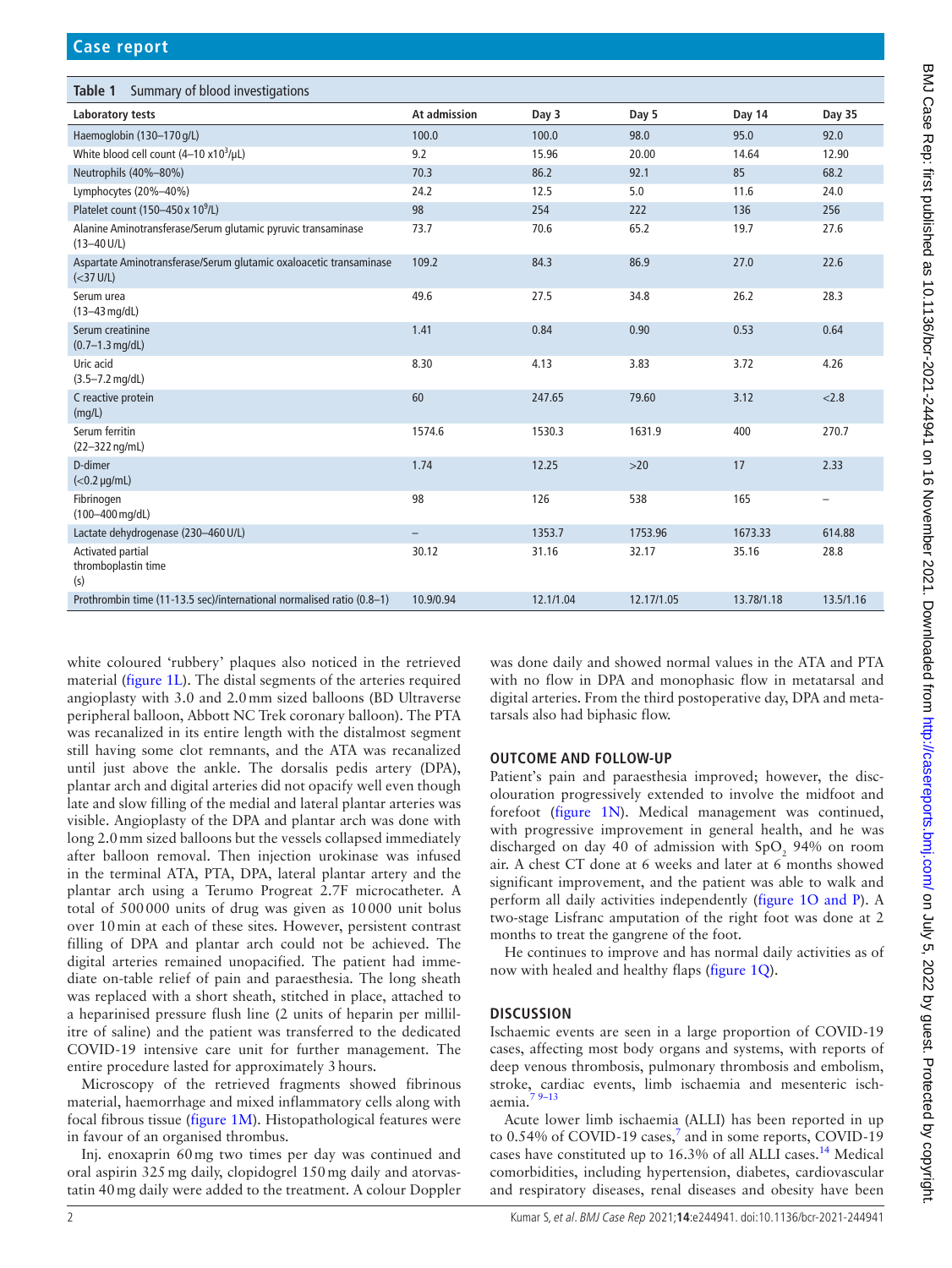

<span id="page-2-0"></span>**Figure 1** (A) Initial frontal chest radiograph after admission showing extensive opacification of both lungs, a central line is inserted in the right internal jugular vein. (B) High-resolution CT (HRCT) scan of chest, coronal reformatted view, at admission, showing extensive ground glass opacification of nearly entire lung volume on either sides with some areas of consolidation, ectasia of airways and thickening of the interlobular and intralobular septae. (C) Clinical photograph at initial reporting, showing discolouration of the toes of right foot. (D) Axial image of CT angiography (CTA) showing calcified plaque in the right common iliac artery (dashed black arrow) with hypodense thrombus in the lumen (solid black arrow), minimal lumen opacification is seen anteriorly (solid white arrow). (E) CTA of the lower limbs, maximum intensity projection image showing nonvisualisation of the posterior tibial and distal half of the anterior tibial artery and partial opacification of the peroneal artery, possibly via collaterals. (F) Digital subtraction angiography (DSA) image showing occlusion of the tibioperoneal trunk (TPT) from origin, ATA occlusion has progressed further higher up, some filling of peroneal artery via collaterals. (G) DSA image at leg level showing the filling of the mid part of the peroneal artery with occlusion distally, a long thin collateral is coming down and opacifying a small length of the posterior tibial artery around the ankle level. (H) Aspiration catheter lodged in the TPT (dashed white arrow), with a guidewire passed through it; (solid black arrow) multiple passes of the catheter was done in all the three vessels. (I) Angioplasty balloon in the distal ATA (dashed black arrows); angioplasty of all the three arteries was done at various levels. (J) Final DSA image at knee showing opening of the TPT (black arrowhead) and the ATA (white arrowhead). (K) DSA image at leg level showing patent PTA in entire length (dashed black arrow), peroneal (thick dashed white arrow) and ATA (thin dashed white arrow) are seen upto distal leg. (L) A sample of the retrieved material, appearing bright white. (M) Histopathology section showing thrombus composed of fibrinous material, haemorrhage and inflammatory cells (H&E stain, ×400 magnification). (N) Progressively increasing discolouration and gangrene to involve midfoot. (O) Coronal reformatted view of HRCT chest scan at 6 weeks of onset, showing significant resolution of the extensive ground glass opacification and consolidation, with some areas of hyperlucency; a diffuse background 'haze' persists. (P) Coronal reformatted view of HRCT chest scan at 6 months of onset, showing near normal lung with some areas of opacities, possibly representing fibrosis, in the left upper zone. (Q) Current status of foot, post amputation and with completely healed suture line.

implicated to induce a higher rate of events. However, ischaemic events in previously healthy patients, similar to our case, have also been reported.<sup>10</sup> The COVID-19-associated ALLI cases have typically been managed surgically using arterial cutdown and thrombectomy/embolectomy.<sup>1</sup>

The onset was insidious in the present case and initially thought to be 'COVID-19 toes', which presumably occurs due to the involvement of the smaller vessels, is managed medically and resolves spontaneously.<sup>415</sup> In our case, there was a diseased atherosclerotic ipsilateral iliac artery segment, and we hypothesised that the clinical features were at least in part due to a distal embolism after plaque rupture from this site. The recovery of the rubbery white fragments supports this hypothesis. Subsequently, the thrombotic occlusion progressed due to possible hypercoagulable state associated with COVID-19. However, COVID-19 related ALLI can also be seen in patients without pre-existing atherosclerosis[.16](#page-3-8) The smaller vessels could not be opacified well in spite of smooth passage of wire, balloon, microcatheter and thrombolysis, and presented a strange phenomenon wherein they kept collapsing. This, we hypothesise, was due to poor demand from the already devascularised distal foot. It also has been referred to as 'desert foot'.[14](#page-3-5) For this reason, the

discolouration not only persisted but also progressed into a dry form of gangrene with eventual amputation of the dead parts of the midfoot and entire forefoot. It is noteworthy that the follow-up colour Doppler examinations had shown good flow in the foot arteries, indicating subsequent spontaneous total recanalisation possibly aided by the antiplatelets and enoxaparin.

The extensive pneumonia resulting in poor respiratory condition had precluded surgery in this case to an extent, and the patient had opted for endovascular option after discussion with the treating team.

It is noteworthy that COVID-19-associated arterial thrombosis has higher clot burden, amputation and death, $17$  and is technically challenging to achieve full recanalisation.<sup>[14](#page-3-5)</sup> In fact, in some series of surgical thrombectomy, residual and recurrent thrombus formation has been reported.<sup>14</sup> Further, there is apparent heparin resistance in patients with COVID-19 associated thromboembolism.<sup>18</sup>

Considering these factors, endovascular therapy appears a suitable alternative for limb revascularisation. Endovascular techniques have provided very high success rates (up to 95.5%) and equal amputation rates (9.1%) as compared with surgical techniques[.19](#page-3-11) This, especially if the disease is old, as in our case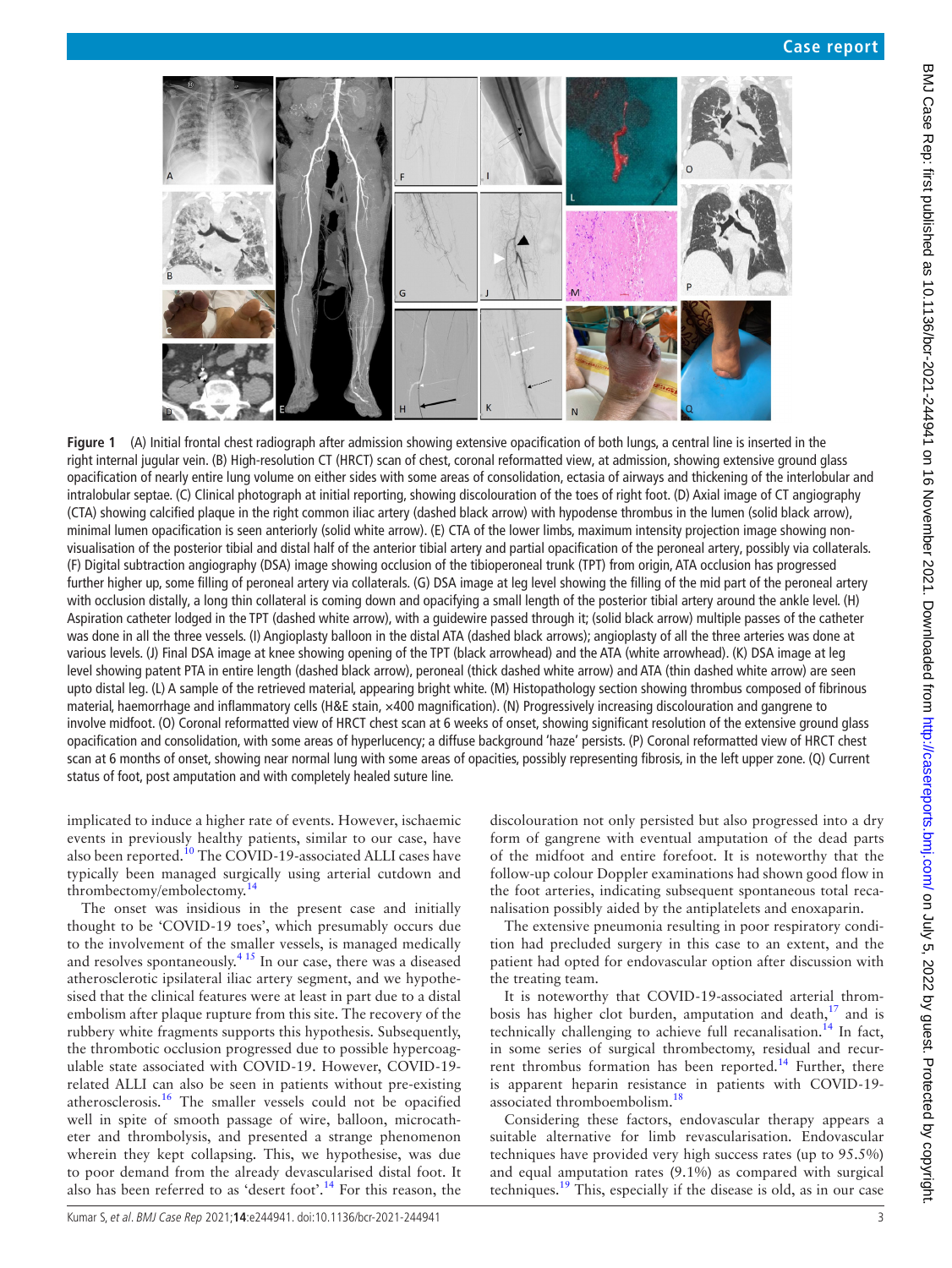# **Case report**

where 8days had elapsed and the chance of the thrombus to organise had increased significantly. Further, it cannot be overemphasised that in the setting of atherosclerotic disease, such as in our patient, arterial thrombosis very frequently requires angioplasty for adequate vessel recanalisation. This requirement, in fact, necessitates endovascular therapy as opposed to surgical thrombectomy.

Our case had ipsilateral iliac artery stenosis, and the patient has been explained to follow up with CTA and the requirement of angioplasty with stenting in case of persistent stenosis.

## **Patient's perspective**

Following a difficult ICU course with COVID-19, I started experiencing a burning sensation around the great toe of the right foot. CT angiography for the lower limb revealed a thrombus in the lower limb arteries. Me being a General Surgeon and Orthopaedician, could see the implications of this occlusion.

The vascular intervention lasted for about three hours, and I was much relieved of the pain on the table itself.

Two months later, amputation was done through the right mid-foot and now I can walk on my native hind foot. I am thankful to the whole team of doctors, nurses, physiotherapist, and healthcare workers for taking a good care of me.

## **Learning points**

- ► Endovascular minimally invasive interventional therapy (mechanical thrombectomy) for COVID-19-associated critical acute lower limb ischaemia is a feasible and safe option with good clinical outcome in select patients.
- ► Poor respiratory parameters and coagulation profile should not be considered as deterrents for endovascular revascularisation.
- ► Endovascular thrombectomy may be considered in arterial occlusions with high thrombus load and atherosclerotic arterial tree.

**Acknowledgements** We are thankful to the patient who participated and shared his thoughts in this case report; the Team Anesthesia and Critical Care, Team Orthopaedics and Team Plastic Surgery.

**Contributors** SK and AK involved in treatment; wrote the first draft, researched the literature and conceived the report; MM edited the draft. All authors reviewed and edited the manuscript and approved the final version of the manuscript. RS agreed to be accountable for the article and to ensure that all questions regarding the accuracy or integrity of the article are investigated and resolved.

**Funding** The authors have not declared a specific grant for this research from any funding agency in the public, commercial or not-for-profit sectors.

**Competing interests** None declared.

**Patient consent for publication** Obtained.

**Provenance and peer review** Not commissioned; externally peer reviewed.

This article is made freely available for use in accordance with BMJ's website terms and conditions for the duration of the covid-19 pandemic or until otherwise determined by BMJ. You may use, download and print the article for any lawful, non-commercial purpose (including text and data mining) provided that all copyright notices and trade marks are retained.

Case reports provide a valuable learning resource for the scientific community and can indicate areas of interest for future research. They should not be used in isolation to guide treatment choices or public health policy.

#### **ORCID iD**

Ruchi Sinha <http://orcid.org/0000-0003-0618-6320>

#### **REFERENCES**

- <span id="page-3-0"></span>1 Tang N, Li D, Wang X, et al. Abnormal coagulation parameters are associated with poor prognosis in patients with novel coronavirus pneumonia. [J Thromb Haemost](http://dx.doi.org/10.1111/jth.14768) 2020;18:844–7.
- 2 Mohamadian M, Chiti H, Shoghli A, et al. COVID-19: virology, biology and novel laboratory diagnosis. [J Gene Med](http://dx.doi.org/10.1002/jgm.3303) 2021;23:e3303.
- <span id="page-3-1"></span>3 Herman A, Peeters C, Verroken A, et al. Evaluation of chilblains as a manifestation of the COVID-19 pandemic. [JAMA Dermatol](http://dx.doi.org/10.1001/jamadermatol.2020.2368) 2020;156:998-1003.
- <span id="page-3-7"></span>4 Roca-Ginés J, Torres-Navarro I, Sánchez-Arráez J, et al. Assessment of acute acral lesions in a case series of children and adolescents during the COVID-19 pandemic. [JAMA Dermatol](http://dx.doi.org/10.1001/jamadermatol.2020.2340) 2020;156:992–7.
- 5 Putko RM, Bedrin MD, Clark DM, et al. SARS-CoV-2 and limb ischemia: a systematic review. [J Clin Orthop Trauma](http://dx.doi.org/10.1016/j.jcot.2020.11.018) 2021;12:194-9.
- <span id="page-3-2"></span>6 Clinical guidance for management of adult COVID-19 patients. AIIMS/ICMR COVID-19 national task Force/Joint monitoring group (Dte.GHS), Ministry of health and family welfare, government of India. Available: [https://www.icmr.gov.in/pdf/covid/techdoc/](https://www.icmr.gov.in/pdf/covid/techdoc/COVID_Management_Algorithm_17052021.pdf) [COVID\\_Management\\_Algorithm\\_17052021.pdf](https://www.icmr.gov.in/pdf/covid/techdoc/COVID_Management_Algorithm_17052021.pdf) [Accessed 20 Oct 2021].
- <span id="page-3-3"></span>7 Al-Zoubi N, Shatnawi N, Jarbo H. Acute lower limb ischemia in patients infected with COVID-19. [Int J Gen Med](http://dx.doi.org/10.2147/IJGM.S301462) 2021;14:833–9.
- <span id="page-3-4"></span>8 Kolte D, Kennedy KF, Shishehbor MH. Endovascular versus surgical revascularization for acute limb ischemia. [Circulation](http://dx.doi.org/10.1161/CIRCINTERVENTIONS.119.008150) 2020;13:e008150.
- 9 Ellul MA, Benjamin L, Singh B, et al. Neurological associations of COVID-19. Lancet [Neurol](http://dx.doi.org/10.1016/S1474-4422(20)30221-0) 2020;19:767–83.
- <span id="page-3-6"></span>10 Fan BE, Umapathi T, Chua K, et al. Delayed catastrophic thrombotic events in young and asymptomatic post COVID-19 patients. [J Thromb Thrombolysis](http://dx.doi.org/10.1007/s11239-020-02332-z) 2021;51:971-7.
- 11 Singh B, Kaur P. COVID-19 and acute mesenteric ischemia: a review of literature. [Hematol Transfus Cell Ther](http://dx.doi.org/10.1016/j.htct.2020.10.959) 2021;43:112–6.
- 12 Jevnikar M, Sanchez O, Chocron R, et al. Prevalence of pulmonary embolism in patients with COVID-19 at the time of hospital admission. [Eur Respir J](http://dx.doi.org/10.1183/13993003.00116-2021) 2021;58:2100116.
- 13 Jenner WJ, Kanji R, Mirsadraee S, et al. Thrombotic complications in 2928 patients with COVID-19 treated in intensive care: a systematic review. [J Thromb Thrombolysis](http://dx.doi.org/10.1007/s11239-021-02394-7) 2021;51:595–607.
- <span id="page-3-5"></span>14 Bellosta R, Luzzani L, Natalini G, et al. Acute limb ischemia in patients with COVID-19 pneumonia. [J Vasc Surg](http://dx.doi.org/10.1016/j.jvs.2020.04.483) 2020;72:1864–72.
- 15 Koschitzky M, Oyola RR, Lee-Wong M, et al. Pediatric COVID toes and fingers. Clin [Dermatol](http://dx.doi.org/10.1016/j.clindermatol.2020.12.016) 2021;39:84–91.
- <span id="page-3-8"></span>16 Omar T, Papp L, Youseff A, et al. A rare case of bilateral acute lower limb ischemia in a non-atherosclerotic patient with COVID-19 infection. [Int Angiol](http://dx.doi.org/10.23736/S0392-9590.20.04461-2) 2021;40:84–6.
- <span id="page-3-9"></span>17 Goldman IA, Ye K, Scheinfeld MH. Lower-Extremity arterial thrombosis associated with COVID-19 is characterized by greater thrombus burden and increased rate of amputation and death. [Radiology](http://dx.doi.org/10.1148/radiol.2020202348) 2020;297:E263-9.
- <span id="page-3-10"></span>18 Beun R, Kusadasi N, Sikma M, et al. Thromboembolic events and apparent heparin resistance in patients infected with SARS-CoV-2. [Int J Lab Hematol](http://dx.doi.org/10.1111/ijlh.13230) 2020;42 Suppl  $1:19-20.$
- <span id="page-3-11"></span>19 Fukuda K, Yokoi Y. Endovascular approach for acute limb ischemia without thrombolytic therapy. [Ther Adv Cardiovasc Dis](http://dx.doi.org/10.1177/1753944720924575) 2020;14:1-7.